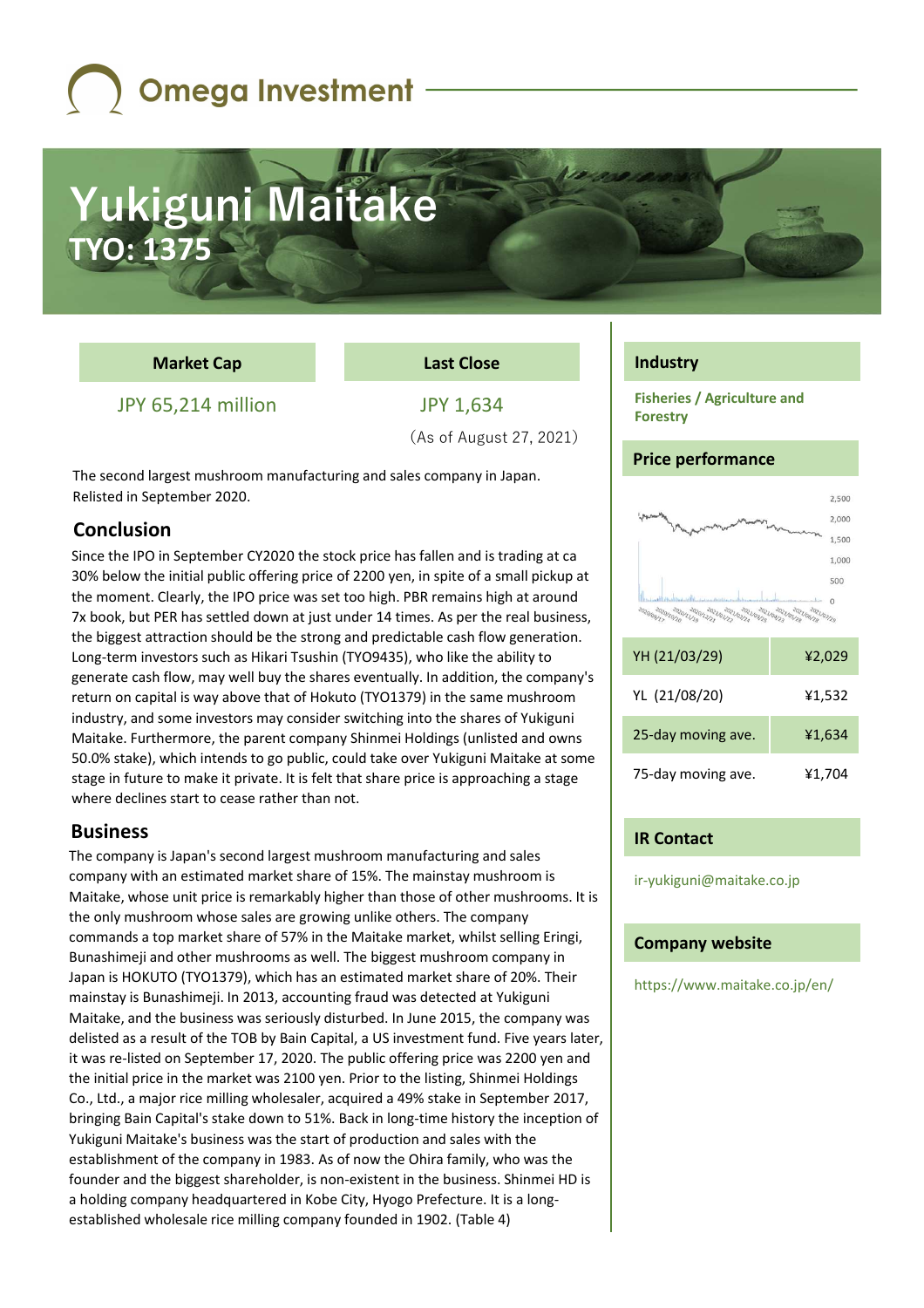### **Business Segments (million yen)**

| FY2020          | Revenue | % Mix  | Op Income | % Op Margin | Assets                   | Capex |
|-----------------|---------|--------|-----------|-------------|--------------------------|-------|
| <b>Mushroom</b> | 33,995  | 98.4%  | 7.766     | 22.8%       | $\overline{\phantom{a}}$ |       |
| <b>Others</b>   | 547     | 1.6%   | 137       | 25.0%       | $\overline{\phantom{a}}$ | -     |
| (Adjustment)    | 0       |        | -81       |             |                          |       |
| Total           | 34,543  | 100.0% | 7,823     | 22.6%       | 35,644                   | 3,218 |

(Source) Omega Investment from company materials

### **Japan Mushroom Sales (oku yen, 100mn yen)**

```
<FY2009\simFY2014>
```

| <b>CY</b>           | 2009           | 2010           | 2011  | 2012  | 2013  | 2014           |
|---------------------|----------------|----------------|-------|-------|-------|----------------|
| All Mushroom        | 2,210          | 2,186          | 2,003 | 1,905 | 2,049 | 2,138          |
| Maitake             | 278            | 326            | 292   | 276   | 296   | 339            |
| <b>Buna Shimeji</b> | 551            | 519            | 457   | 481   | 509   | 505            |
| Eringi              | 229            | 229            | 192   | 166   | 202   | 201            |
| Enokitake           | 343            | 328            | 326   | 330   | 325   | 340            |
| <b>Nameko</b>       | 101            | 101            | 90    | 76    | 80    | 87             |
| Nama Shiitake       | 704            | 674            | 624   | 575   | 633   | 663            |
| Matsutake           | $\overline{2}$ | $\overline{7}$ | 3     | 1     | 3     | $\overline{4}$ |

### $<$ FY2015 $\sim$ FY2019 $>$

| <b>CY</b>           | 2015  | 2016  | 2017           | 2018  | 2019         | <b>CAGR 10YR</b> |
|---------------------|-------|-------|----------------|-------|--------------|------------------|
| All Mushroom        | 2,147 | 2,181 | 2,160          | 2,265 | 2,238        | 0.1%             |
| Maitake             | 317   | 348   | 364            | 453   | 482          | 5.7%             |
| <b>Buna Shimeji</b> | 511   | 490   | 491            | 518   | 514          | $-0.7%$          |
| Eringi              | 189   | 208   | 211            | 214   | 207          | $-1.0%$          |
| Enokitake           | 342   | 313   | 277            | 307   | 267          | $-2.5%$          |
| <b>Nameko</b>       | 97    | 105   | 107            | 106   | 104          | 0.3%             |
| Nama Shiitake       | 684   | 711   | 709            | 662   | 663          | $-0.6%$          |
| Matsutake           | 7     | 6     | $\overline{2}$ | 6     | $\mathbf{1}$ | $-6.7%$          |

(Source) Omega Investment from the statistics by the Forestry Agency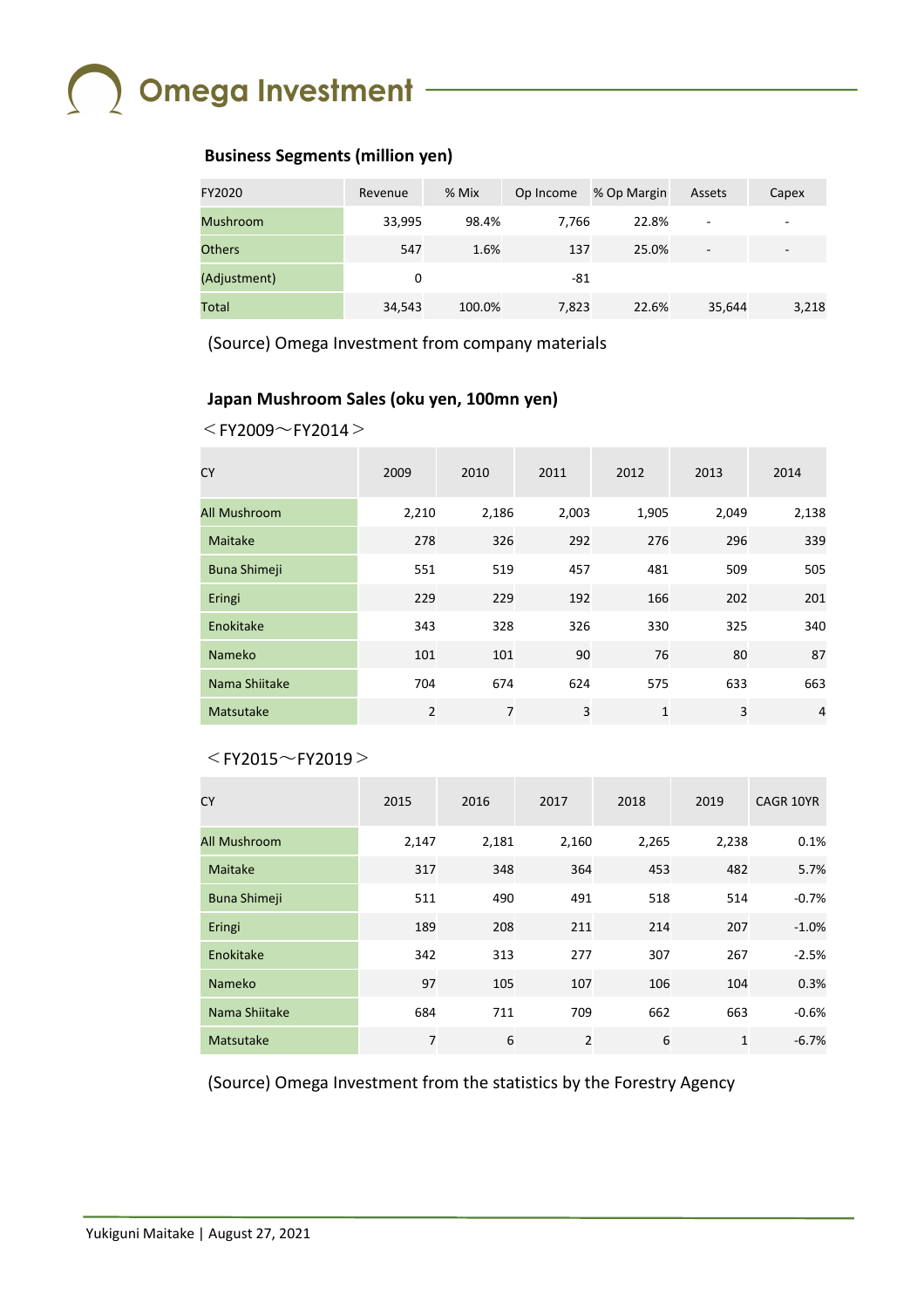#### **Investment view**

**Current ROE is over 50% and ROIC is running at 15% in this fiscal year to March 2022. Perhaps, no investor thinks that this is sustainable. After five years of structural reforms under Bain Capital, the company must have re-listed in an extremely lean state, with all the inefficiencies removed. The 20% operating profit margin and the rich operating cash flow generation are quite impressive. The key to calculating the fair value of the shares is how well the return on capital will hold up in the long term. If the profitability of P/L is maintained in the future, equity will build up rapidly, financial leverage will drop sharply, and ROE should drop precipitously. Also, ROIC will go down. Ten years out, our long-term simulation indicates that ROE will decline to a little less than 13%, and then will converge to 10% over a longer period. Put more simply, the easy solution to this query is the net profit margin of 13.0% x asset turnover of 0.8** ≒ **ROE of 10%, assuming no leverage and the sustained P/L profitability. The expected ROIC after ten years is 11.2%. Current share price implies PBR of 1.5 times and PER of 11.8 times ten years out. Some investors may already think the shares trade in the reasonable price range.**



#### **10 Year ROE Simulation**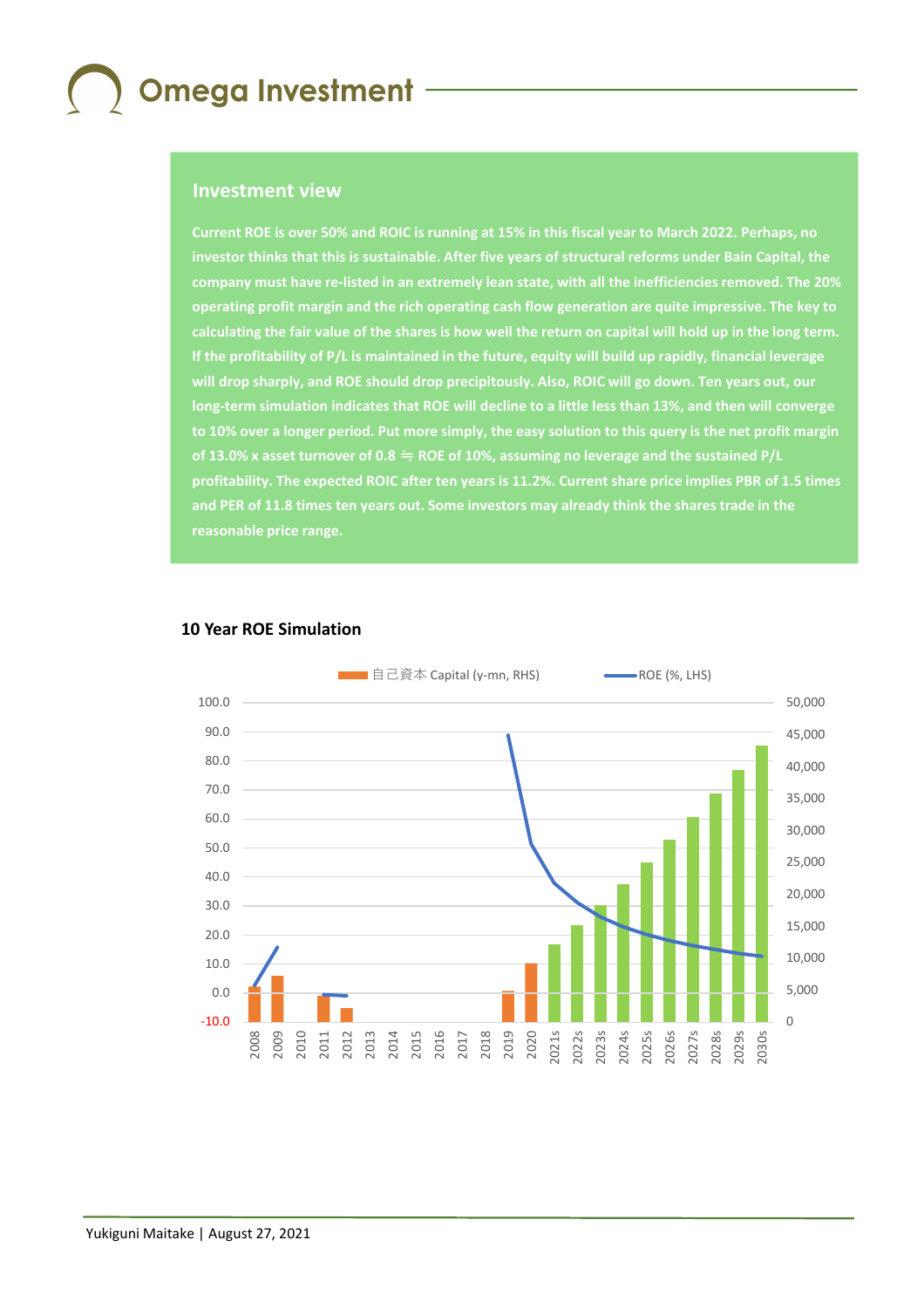

| Period | Revenue<br>$(mn,$ yen) | <b>EBIT</b><br>(mn, yen) | <b>EPS</b><br>(Yen) | <b>PER</b><br>(X) | <b>PBR</b><br>$\left( \mathsf{X}\right)$ | <b>ROE</b><br>$(\%)$ |
|--------|------------------------|--------------------------|---------------------|-------------------|------------------------------------------|----------------------|
| 3/20   | 34.517                 | 6.691                    | 109                 | ۰                 | $\qquad \qquad \blacksquare$             | 88.9                 |
| 3/21   | 34.543                 | 7.823                    | 119                 | 15.4              | 8.5                                      | 51.4                 |

Balance sheet has yet to stablise and our assumption of sustained profit margins should be a little too unrealistic. In fact, the management states that they want to take expansive actions such as M&A and overseas business. Though none of them are clearly defined yet, it is safer to anticipate that somewhat return on capital will be traded for business scale-up. Various inefficiencies should emerge in the process of redeveloping the core business, which has once been made extremely lean. On the contrary, the rapid buildup of equity capital should encourage the management to consider borrowings and raise ROE, while at the same time lowering WACC. The timing is thought to be three years later when the equity ratio hits around 50%. WACC goes down as invested capital increases, and it will be possible to stop a large decline in economic profit \*. In addition, if the company's IR, which seems to be a little weak at present, is improved, it will also help lower WACC.

\* Economic profit: ROIC spread (ROIC --WACC) x Invested capital

The company has few analyst coverage. It should be an interesting stock to look for nice buying opportunities for long-term investment by carefully monitoring how the business develops going forward.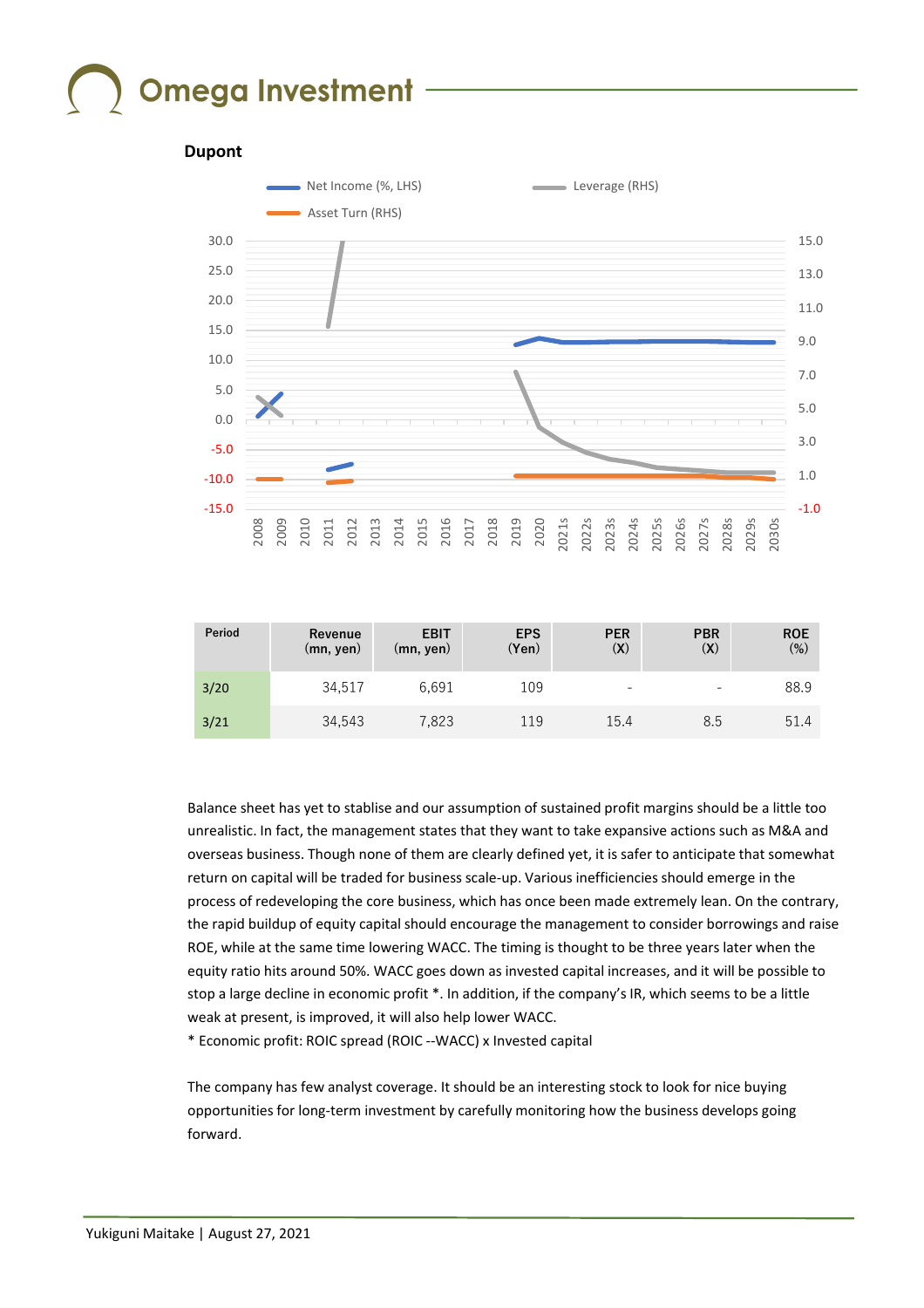### **Share price observation**

Current share price is 30% below the IPO price. This is very poor performance being in the bottom quartile amongst all IPOs since the outset of CY2020. From January 2020 to the end of July 2021, 148 companies went public in the Japanese equities market. At present, the stock prices of 52 of these companies trade below the IPO prices, averaging decline of 19.9%. Dropping 30% vis-a-vis the IPO price, Yukiguni Maitake shares are the worst 19th out of 148 companies. The share price rebounded in early 2021 following the declaration of state of emergency on January 7, which made some investors expect that people would eat at home and that sales of mushrooms such as Maitake, which were at the top of the demand season, would increase. Currently, top management states that the demand was one-off and can no longer be expected.

### **Total Shareholder Return**

|              | 1M   | 3M    | 6M    | YTD     | 1Y      | IPO (Dec 2011) |
|--------------|------|-------|-------|---------|---------|----------------|
| 1375         | -3.6 | -15.6 | -15.6 | $-15.6$ | $-15.6$ | $-37.1$        |
| <b>TOPIX</b> | 0.9  | 2.9   | 2.9   | 2.9     | 2.9     | 11.4           |

Returns over 1 years are annualised

The shares of Hokuto, which runs a very similar business model to that of Yukiguni Maitake, trade at PBR of 1.1 times and PER of 19 times. Considering ROE of ca 5% to 6%, the shares look sensibly valued. The share price firmed last year on the expectations of special demand due to the spread of corona infection.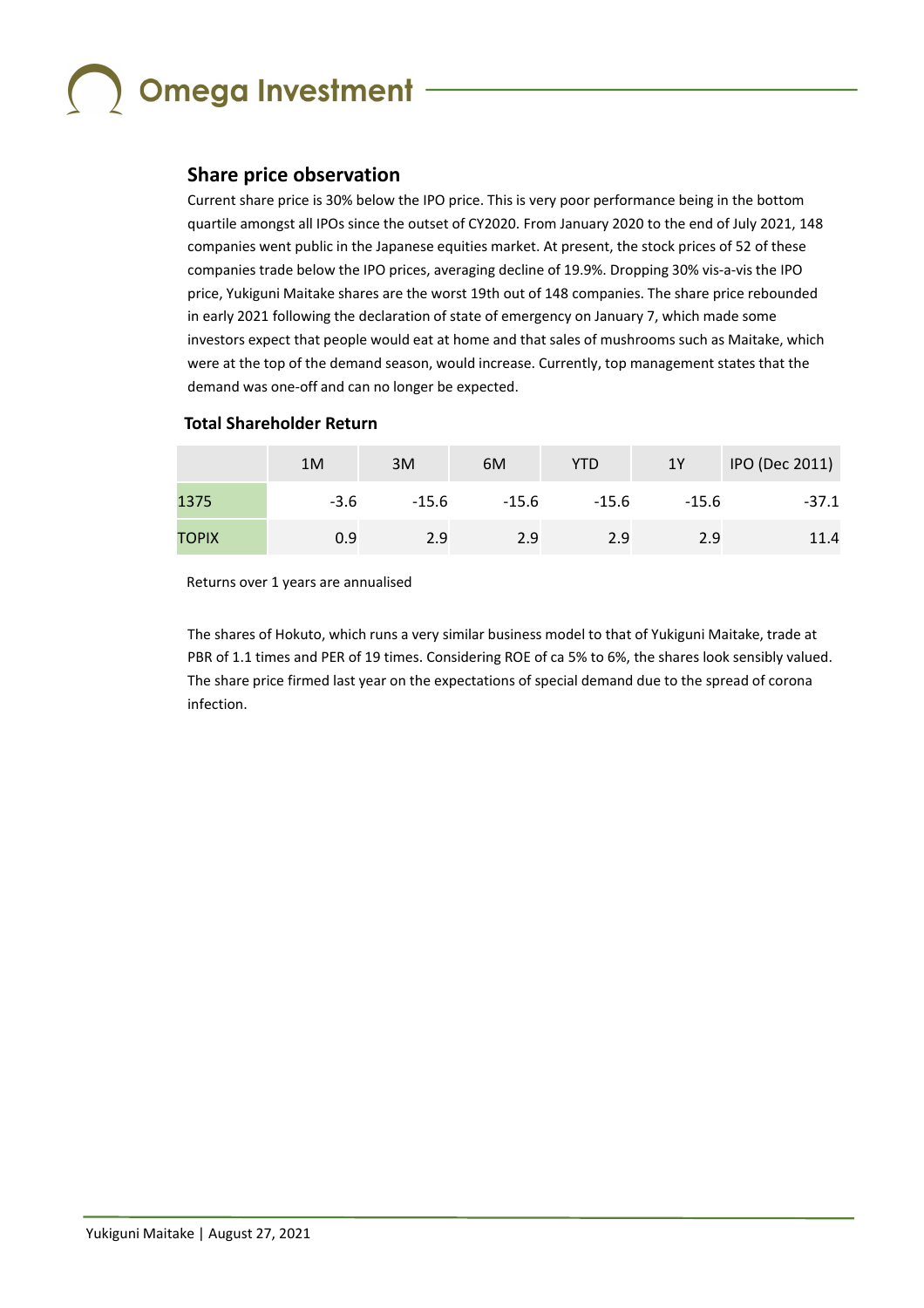#### **Price, Ratios**

|                        | 2018     | 2019     | 2020     | 2021     |
|------------------------|----------|----------|----------|----------|
| <b>Price Change</b>    |          |          |          | $-4.1$   |
| vs TOPIX (%^)          |          |          |          | $-11.0$  |
| Div Yield (%)          |          |          |          | 2.6      |
|                        | 3/2019   | 3/2020   | 3/2021   | 3/2022CE |
| Sales (Y-mn、JGAAP)     | 31,398   | 34,517   | 34,543   | 35,376   |
| Sales (IFRS)           | 47,592   | 50,759   | 51,380   | 51,553   |
| <b>EBITDA</b>          | 8,154    | 8,463    | 9,802    |          |
| <b>EBIT</b>            | 6,491    | 6,691    | 7,823    | 7,434    |
| Net Inc                | 4,389    | 4,345    | 4,743    | 4,581    |
| EPS (Dil) (Y)          | 110.1    | 109.1    | 119.0    | 114.8    |
| Divs PS (Y)            |          |          | 42.00    | 42.00    |
| Shs Out (Dil)          | 40       | 40       | 40       |          |
| <b>BPS</b>             | 58       | 123      | 231      |          |
| Cash&ST Inv (Y-mn)     | 6,617    | 4,461    | 3,777    |          |
| <b>Assets</b>          | 38,181   | 35,199   | 35,644   |          |
| <b>Working Capital</b> | 4,856    | 3,765    | 2,588    |          |
| LT Debt                | 26,196   | 22,921   | 18,711   |          |
| Net OP CF              | 7,994    | 4,891    | 8,204    |          |
| Capex                  | $-2,416$ | $-2,379$ | $-3,731$ |          |
| <b>FCF</b>             | 5,702    | 2,535    | 4,478    |          |
|                        | 3/2019   | 3/2020   | 3/2021   | 2/2021CE |
| <b>Gross Margin %</b>  | 42.8     | 54.2     | 46.9     |          |
| <b>EBITDA Margin %</b> | 26.0     | 24.5     | 28.4     |          |
| <b>EBIT Margin %</b>   | 20.7     | 19.4     | 22.6     | 21.0     |
| Net Margin %           | 14.0     | 10.2     | 13.7     | 12.9     |
| ROA%                   |          | 11.8     | 13.4     |          |
| ROE%                   |          | 120.5    | 67.1     |          |
| ROIC <sup>%</sup>      |          | 15.7     | 19.3     |          |
| <b>Asset Turnover</b>  |          | 1.2      | $1.0$    |          |
| Assets/Equity          | 16.5     | 7.2      | 3.9      |          |
| <b>Current Ratio</b>   | 1.5      | 1.5      | 1.3      |          |
| <b>Quick Ratio</b>     | $1.1\,$  | 0.9      | 0.8      |          |

Before mentioning Bull / Bear, the company discloses the details of its mushroom business by sales value and production volume, whilst Hokuto does by in-house production volume. Therefore, the precise unit sales price is not known to each other. For this reason, the comparison of the mushroom businesses of both companies in this paper is no more than a rough estimate.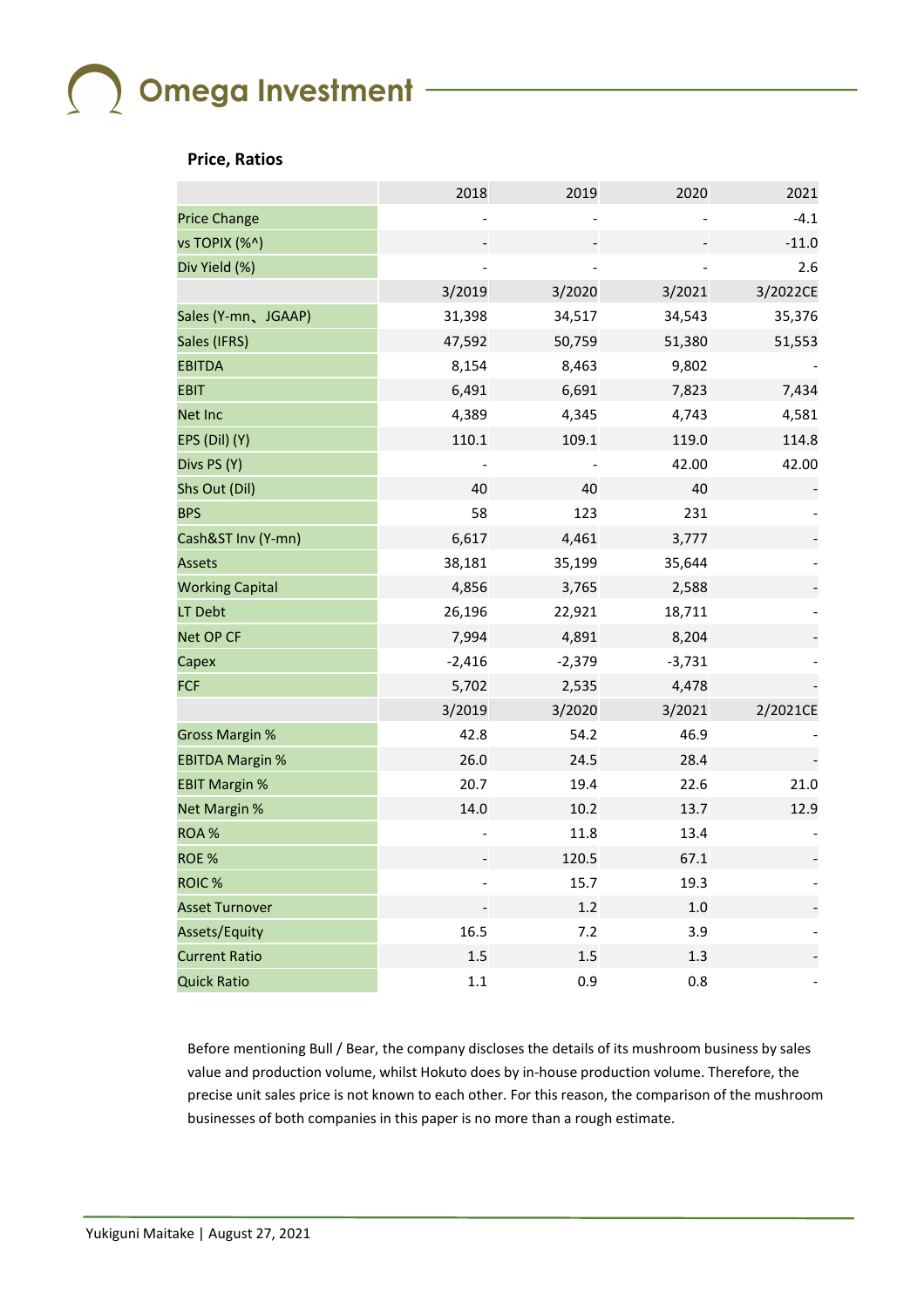### **Bull**

- The company is the top Maitake company with a 57% share (2019) in the Maitake market, which registers the fastest sales growth amongst all mushrooms. The overall mushroom market in Japan appears to have saturated in value, having grown just at a CAGR of + 0.1% over the past 10 years, while Maitake grew at a CAGR of + 6%. The company's sales are half those of its competitor Hokuto (47%). However, the company focuses on high-priced Maitake mushrooms, while Hokuto's main product is Bunashimeji, whose unit price is half that of Maitake. In FY03/2021, the company's sales were divided into 58% for Maitake, 20% for Bunashimeji, 10% for Eringi, and 11% for other mushrooms. HOKUTO's domestic mushroom sales are estimated to break into 25% Maitake, 42% Bunashimeji, 20% Eringi, and 13% for other mushrooms in the same fiscal year.
- Domestic market prices of mushrooms are found to be rather stable over a 10-year period, despite short-term fluctuation due to vegetable market price, which tends to move by climate, as well as the consumer preference. However, it should be noted that the price of Maitake, which is the company's mainstay, has fallen rather significantly in recent years. Price premium may have detached to some extent for some reason. The 2019 spike in the Eringi price was due to the typhoon that damaged Hokuto's production facilities and the consequent production squeeze.
- It is estimated that the combined market share of the company and Hokuto is a little less than 40% in the domestic mushroom markets. It is thought that if duopoly gradually increases backed by their competitiveness over marginal producers, the dynamics of the market should stabilise more accordingly.
- Outstandingly high operating margin and high return on capital. The management's JGAAP-based OP margin estimate for the current fiscal year is 21%. Only 209 listed companies forecast operating profit margin above 20% this year, and in this regard the company ranks 184th in the Japanese equities market. Presumably, the background of the high operating profit margin is the high unit price of Maitake and the successful restructuring of the business under Bain Capital. B/S is very lean, and the secular ROE should be around 10% despite the outlook of further declines due to rapid accumulation of equity capital. If the management controls invested capital and business strategy well, secular ROE can be higher than 10%.
- Cash flow is rich and thought as predictable as price and volume growth are considered to fluctuate little in the long run, and because competition is not thought to intensify so much. Over the past three years, the management has spent 70% of the operating cash flow on capital investment, so cash flow recycling is rated well.
- If the company succeeds in overseas markets, profits could increase visibly. The management sets the overseas expansion of its own business model as one of the possible strategies. The global mushroom market is estimated to be about USD 452 million in 2019, and a lot of research suggests an annual growth rate of +7% to +8% in the 2020s, which will be driven by increasing health consciousness and the inclination for eating out. Currently, the company's sales are all domestic. In the case of Hokuto, which operated the overseas mushroom business from earlier, the business grew from operating losses in the FY03/2016 to what earns an operating profit margin close to 12% in the FY03/2021. During the same period, the overseas sales grew at a CAGR of + 2.7%. (Table 2)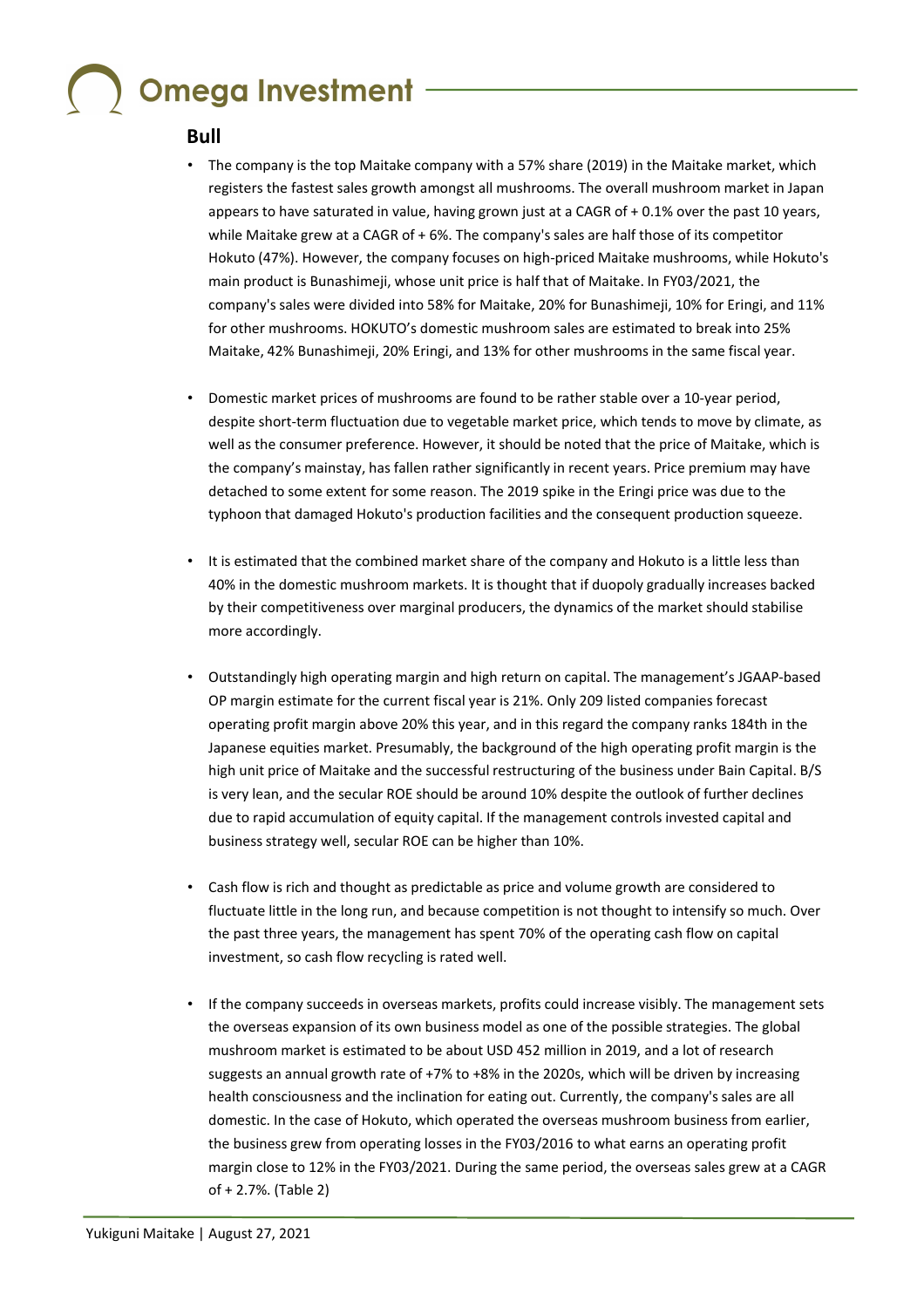• TOB by parent company Shinmei HD is conceivable. In 2018, before the spread of corona disease, Mr. Mitsuo Fujio, president of Shinmei HD, said that he would like to list the shares a little earlier than 2025. Shinmei HD is aiming for group sales of 1 trillion yen in 2025 and is currently a shareholder of eight listed companies. Of these, Yukiguni Maitake (stake: 50.0%), Shokubun (TYO9969, 43.7%), and Genki Sushi (TYO9828, 40.5%) are included in the consolidated accounts. The reasons for Shinmei to want to fully acquire a listed subsidiary should be strengthening consolidated profits while gaining a free-hand on all the management decisions. (Table 4)

### **Bear**

- Government's industry statistics suggest that the secular growth of the domestic mushroom market has almost disappeared. The market temporarily shrank due to the vicious rumors at the time of the Great East Japan Earthquake but has been recovering since CY2013. However, there has been almost no growth in the past 10 years. Although the growth of Maitake, which is the mainstay of Yukiguni Maitake, is positive, the company also trades other mushrooms, and the overall secular top line sales growth is thought to be low. Investors looking for growth should find this uninspiring. (Graph 1)
- The recent downward market price momentum of Maitake is strong. Market prices have fallen 13% in the last three years, and the declines since November 2020 have been sharp. In the meantime, the prices of Bunashimeji and Eringi are far less weak. Regarding the latest price decline of mushrooms, Mr. Iwao Ashikaga, President of Yukiguni Maitake, and Mr. Masayoshi Mizuno, President of Hokuto, raised the cool down in consumer appetite that fell on the demand season of fall and winter, and the sluggish vegetable prices due to good harvest under the warm climate. (Graph 2).
- From where the high operating margin comes is not necessarily clear and it is a big risk for investors. The company's high return on capital is a direct reflection of high operating margin. The company's operating margin surpasses that of Hokuto, and the management's forecast for the current fiscal year is 21%. Possibly thorough structural reform led by Bain Capital, which made the company extremely lean, and the bias toward the high-priced Maitake provide some background, but the real structural factors are not detected from the company disclosure materials. As per Hokuto, its OP margin of domestic mushroom segment averaged a rather stable 11.1% for the last five years by FY03/2021.
- Rapid capital buildup will cause a sharp drop in leverage, and ROE will continue to decline significantly. If ROE converges to around 10%, PBR should also decline significantly. If the asset turnover is raised significantly, it will have a positive multiplier effect on ROE. But in the case of Hokuto, which runs on a similar business structure such as manufacturing and distribution, asset turnover has almost stopped moving at 0.7x after a gradual decrease over a long period of time. It is not realistic to assume that the business structures of the two companies are significantly different, and it is anticipated that Yukiguni Maitake will follow the same trend. (Graph 3)
- ROIC is also expected to continue to fall, though not as much as ROE, as invested capital inflates. Lowering of ROIC will reduce economic profit. ROIC in simulations that do not assume debt increase is calculated to be 15.2% this fiscal year. It will go down to 11.2% in 10 years. ROIC spread will narrow from 9.1% to 1.2% and economic profits will decrease by 80%. In reality, this should be a fairly unrealistic worst-case scenario, as the management is expected to move to increase debt earlier to dilute dependency on equity capital.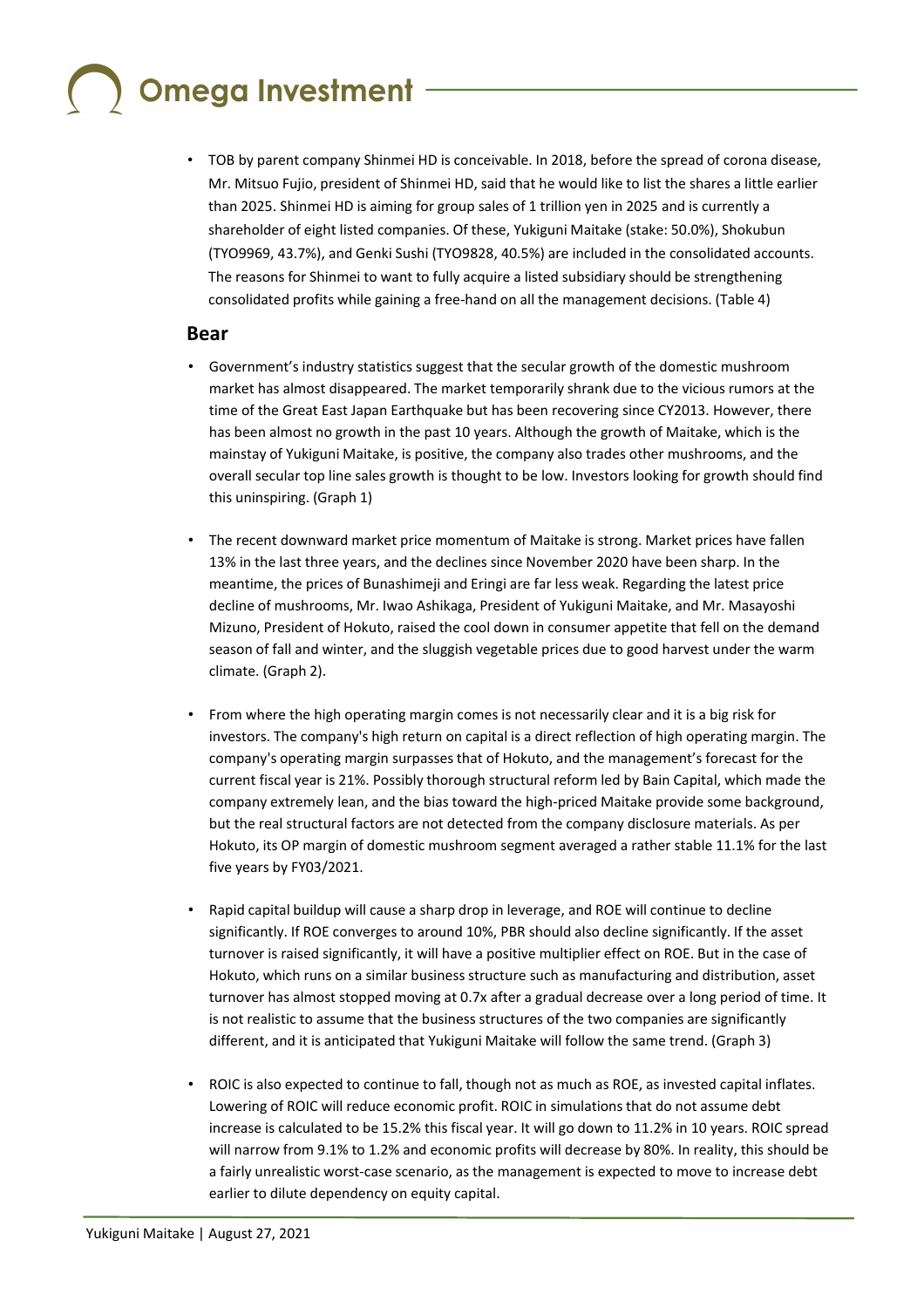- Clearly the IPO price was set unreasonably high due to overvaluation, and the subsequent fall of share price severely damaged the credibility of investors. The fact that the management leaves plenty of scope for the improvement of IR also fuels dissatisfaction of shareholders.
- The proportion of independent external director is 29% on the board of seven members, and it is difficult to reflect the opinions of minority shareholders. Shinmei HD holds a 50.01% stake, and Shinmei President Mr. Mitsuo Fujio sits as a director. The management can be easily influenced by the parent company, and there are natural limits to the monitoring by minority shareholders.



### **Graph 1**:**Japan Mushroom Sales (oku-en)**

**Graph 2**:**Price of Mushroom - TTM (Y/kg)**



Made by Omega Investment from the statistics published by Tokyo Central Wholesale Market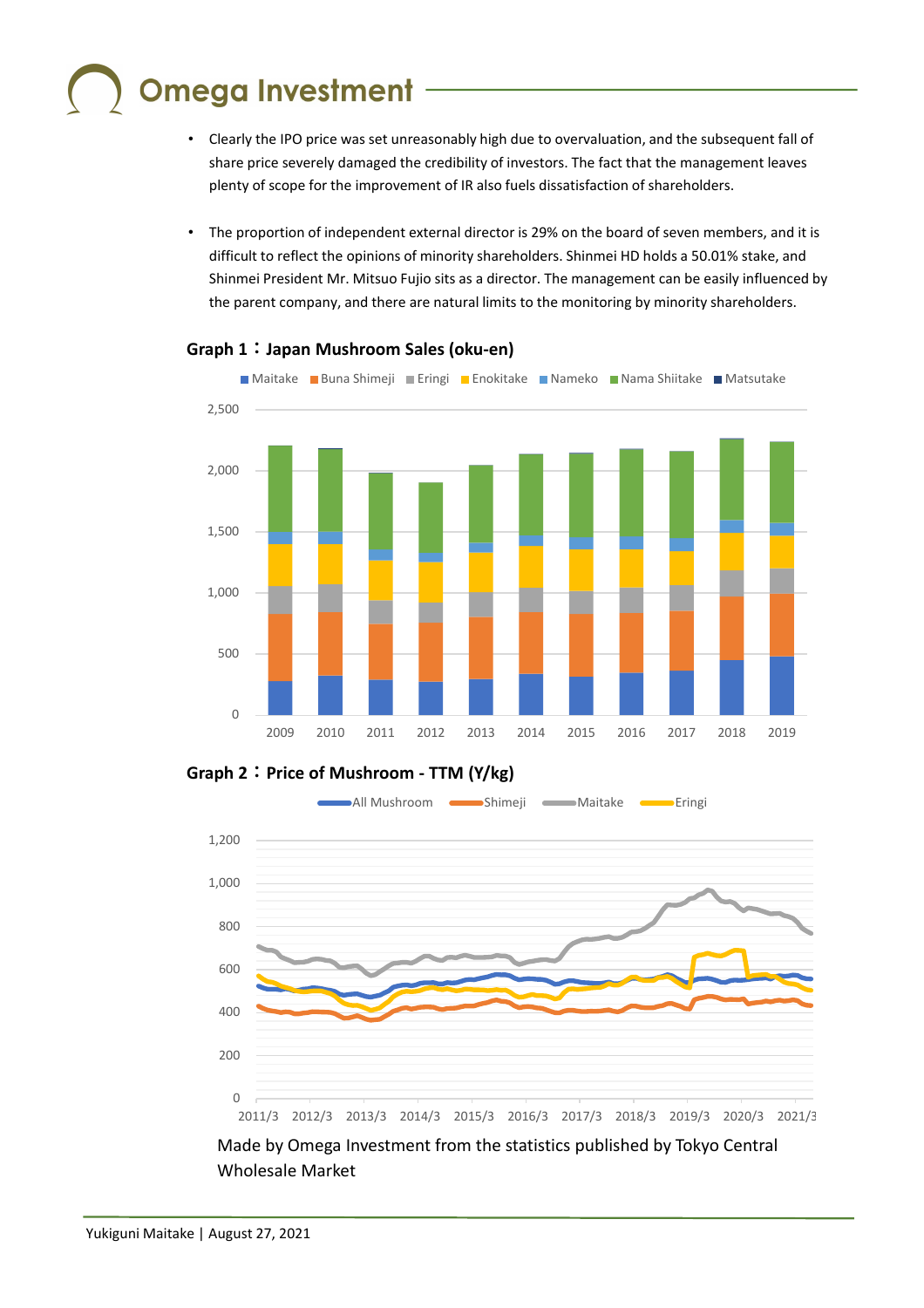### **Shareholder activities**

Current shareholders consist of insiders 51.5 %, institutional investors 14.0% and the unknown remainder. The breakdown of the insiders is Shinmei HD (50.0%), Bain Capital Snow Hong Kong (1.3%), and Iwao Ashikaga, the current president (0.1%). Directors other than President Ashikaga do not hold shares. Besides these, Houtoku Inari Taisha owns 1.0%. It is a religious corporation of a Shinto shrine in Nagaoka City, Niigata Prefecture. The company explains that there is no relation with them.

Institutional investors are diverse including domestic and foreign. Somewhat surprising is that there are many value investors. The stake of value style investors is 7.6% and that of growth investors is 0.4%. The biggest institutional investor is Impax Asset Management Ltd in London. The company manages almost all the FUM of 3.5 trillion yen in equities.

The stake of foreign investors is 14.5% as of the end of March 2021 according to the Toyo Keizai Shikiho. Foreign investors have been net buyers in the last six months, and at least six new foreign institutions held the shares. As a result, 9 out of the top 15 institutional shareholders are foreign institutional investors. Impax Asset has continued to build positions since the IPO. A certain foreign investor disposed of some positions they bought at the IPO, albeit slightly.

In 2015, Bain Capital acquired all the shares in the TOB, and Yukiguni Maitake was closed to the public. The company was originally held 67.3% by the founding family, including the founder Yoshinobu Ohira, the former president, so any attempt of TOB was considered impossible. However, the banking group cooperated with the management team, which took over presidency from Mr.Ohira, and the US investment fund, and the takeover was made possible. Specifically, the founder had borrowings from multiple banks, including the Daishi Bank, the main bank, with his company's stocks as collateral. The collateral value decreased as share price fell due to poor business performance, and loan repayment was delayed. The banking group exercised the security interest and acquired the shares of the founder, and then tendered those shares to the TOB by Bain Capital. In September 2017, rice wholesale giant Shinmei Holdings Co., Ltd. acquired a 49% stake, and Bain Capital's stake became 51%.

### **Useful Stats of HOKUTO (1379)**

### **Table 1**: **HOKUTO (1379) - Business Segments**

| FY2020                               | Revenue | % Mix  | Op Income | % Op Margin | Assets  | Capex |
|--------------------------------------|---------|--------|-----------|-------------|---------|-------|
| Mushroom - Japan                     | 50,538  | 68.4%  | 6,939     | 13.7%       | 73,658  | 2,713 |
| Mushroom - Overseas                  | 5,074   | 6.9%   | 589       | 11.6%       | 10,612  | 63    |
| <b>Processed Food</b>                | 8.274   | 11.2%  | 539       | 6.5%        | 5,748   | 299   |
| <b>Chemicals</b><br>(Wrapping Sheet) | 10,001  | 13.5%  | $-102$    | $-1.0%$     | 8,310   | 372   |
| (Adjustment)                         |         |        | $-1,952$  |             | 1,907   | 1     |
| Total                                | 73,889  | 100.0% | 7.964     | 10.8%       | 100,237 | 3,451 |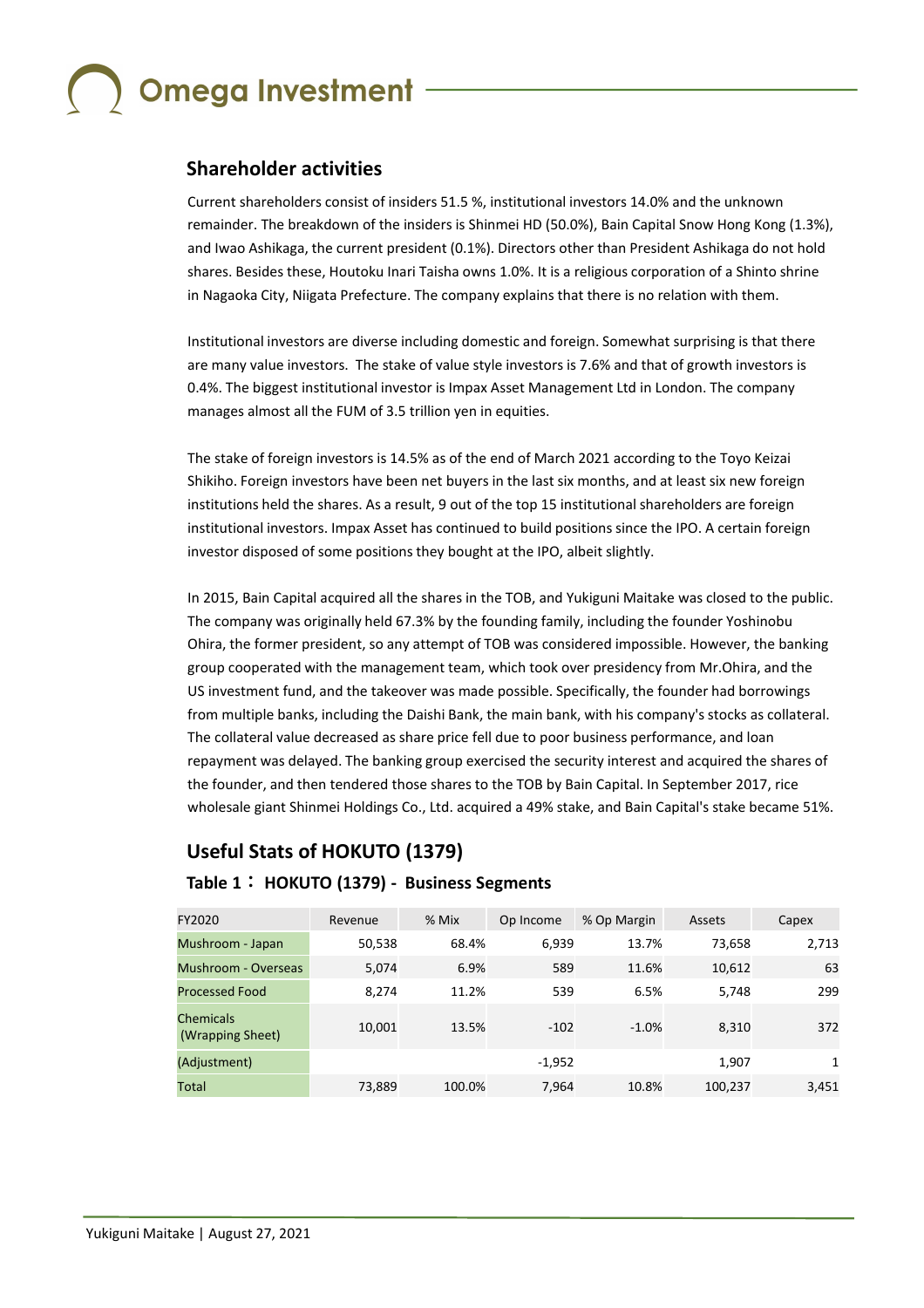### **Graph 3 : HOKUTO (1379) - ROE, Capital**



### **Graph 4**:**HOKUTO (1379) - Dupont**

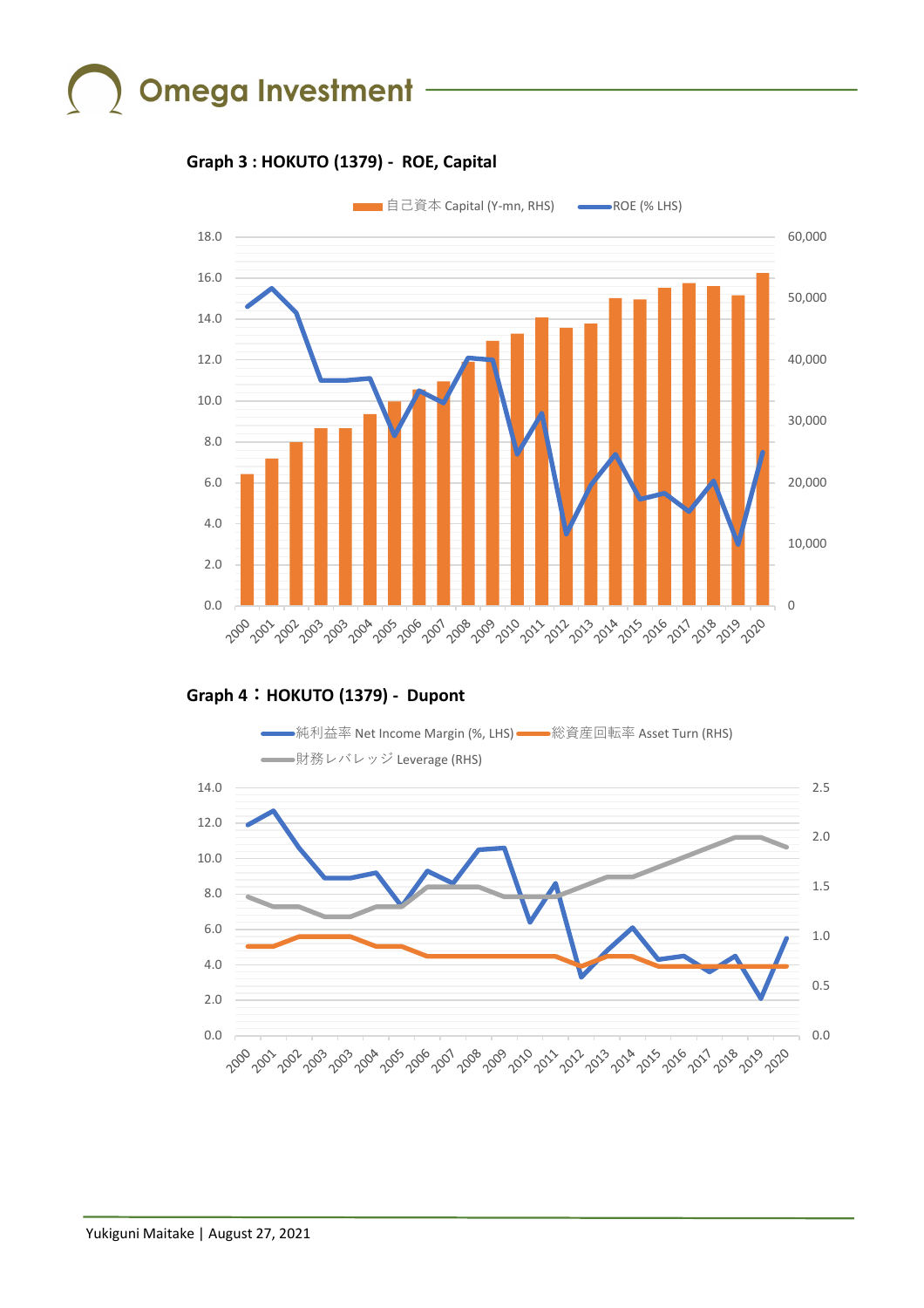## $\bigcap$  Omega Investment -

### **Table 2**:**HOKUTO (1379) - Overseas Mushroom Segment**

| (Y-mn)                  | 3/2016  | 3/2017 | 3/2018 | 3/2019 | 3/2020 | 3/2021 |
|-------------------------|---------|--------|--------|--------|--------|--------|
| <b>Sales</b>            | 4.451   | 4.515  | 4.790  | 5,092  | 5,301  | 5,074  |
| <b>Operating Profit</b> | $-142$  | 178    | 119    | 371    | 603    | 589    |
| OP Margin %             | $-3.2%$ | 3.9%   | 2.5%   | 7.3%   | 11.4%  | 11.6%  |

(Source) Omega Investment from HOKUTO Corp company materials

### **Table 3**:**HOKUTO (1379) - Price, Ratios**

|                        | 2015     | 2016      | 2017     | 2018      | 2019     | 2020     |         | 2021 5Yr Avg (%) |
|------------------------|----------|-----------|----------|-----------|----------|----------|---------|------------------|
| <b>Price Change</b>    | 16.4     | $-9.5$    | $-2.8$   | $-6.1$    | 2.7      | 5.5      | $-8.4$  | $-2.0$           |
| vs TOPIX (%^)          | 6.5      | 5.9       | $-39.5$  | $-27.9$   | 0.3      | 43.6     | $-15.3$ | $-6.0$           |
| Div Yield (%)          |          | 2.8       | 2.9      |           |          |          | 3.1     | 2.9              |
|                        | 3/2016   | 3/2017    | 3/2018   | 3/2019    | 3/2020   | 3/2021   |         | 5Yr CAGR<br>(%)  |
| Sales (Y-mn)           | 60,938   | 63,119    | 66,907   | 70,183    | 71,220   | 73,889   |         | 3.9              |
| <b>EBITDA</b>          | 8,902    | 9,751     | 9,980    | 10,781    | 11,133   | 12,989   |         | 7.8              |
| <b>EBIT</b>            | 3,428    | 3,431     | 3,183    | 3,504     | 3,924    | 6,013    |         | 11.9             |
| Net Inc                | 2,598    | 2,828     | 2,418    | 3,188     | 1,531    | 4,038    |         | 9.2              |
| EPS (Dil) (Y)          | 81.1     | 88.1      | 75.2     | 90.5      | 42.2     | 111.9    |         | 6.6              |
| Divs PS (Y)            | 60.00    | 60.00     | 60.00    | 60.00     | 60.00    | 60.00    |         | 0.0              |
| Shs Out (Dil)          | 32       | 32        | 32       | 35        | 36       | 36       |         | 2.4              |
| <b>BPS</b>             | 1,557    | 1,611     | 1,631    | 1,642     | 1,617    | 1,720    |         | 2.0              |
| Cash&ST Inv (Y-mn)     | 5,212    | 6,047     | 8,508    | 9,055     | 12,178   | 13,891   |         | 21.7             |
| <b>Assets</b>          | 83,476   | 94,738    | 100,556  | 103,606   | 100,602  | 100,237  |         | 3.7              |
| LT Debt                | 5,060    | 12,538    | 11,703   | 25,477    | 26,662   | 21,461   |         | 33.5             |
| Net OP CF              | 8,744    | 8,000     | 9,938    | 9,572     | 10,778   | 10,471   |         | 3.7              |
| Capex                  | $-9,357$ | $-14,869$ | $-7,865$ | $-10,297$ | $-2,726$ | $-3,995$ |         | na               |
| <b>FCF</b>             | $-613$   | $-6,869$  | 2,073    | $-725$    | 8,052    | 6,476    |         | na               |
|                        | 3/2016   | 3/2017    | 3/2018   | 3/2019    | 3/2020   | 3/2021   |         | 5Yr Avg (%)      |
| <b>Gross Margin %</b>  | 27.4     | 27.8      | 27.1     | 27.1      | 28.0     | 29.6     |         | 27.9             |
| <b>EBITDA Margin %</b> | 14.6     | 15.4      | 14.9     | 15.4      | 15.6     | 17.6     |         | 15.8             |
| <b>EBIT Margin %</b>   | 5.6      | 5.4       | 4.8      | 5.0       | 5.5      | 8.1      |         | 5.8              |
| Net Margin %           | 4.3      | 4.5       | 3.6      | 4.5       | 2.1      | 5.5      |         | 4.1              |
| ROA %                  | 3.1      | 3.2       | 2.5      | 3.1       | 1.5      | 4.0      |         | 2.9              |
| ROE %                  | 5.2      | 5.6       | 4.6      | 6.1       | 3.0      | 7.7      |         | 5.4              |
| <b>ROIC%</b>           | 2.4      | 2.5       | 2.0      | 2.6       | 3.0      | 4.4      |         | 2.9              |
| <b>Asset Turnover</b>  | 0.7      | 0.7       | 0.7      | 0.7       | 0.7      | 0.7      |         | 0.7              |
| Assets/Equity          | 1.7      | 1.8       | 1.9      | 2.0       | 2.0      | 1.9      |         | 1.9              |
| <b>Current Ratio</b>   | 0.6      | 0.6       | 0.6      | 0.9       | 1.1      | 1.2      |         | 0.9              |
| <b>Quick Ratio</b>     | 0.4      | 0.4       | 0.5      | 0.6       | 0.8      | 0.9      |         | 0.7              |

Made by Omega Investment by various materials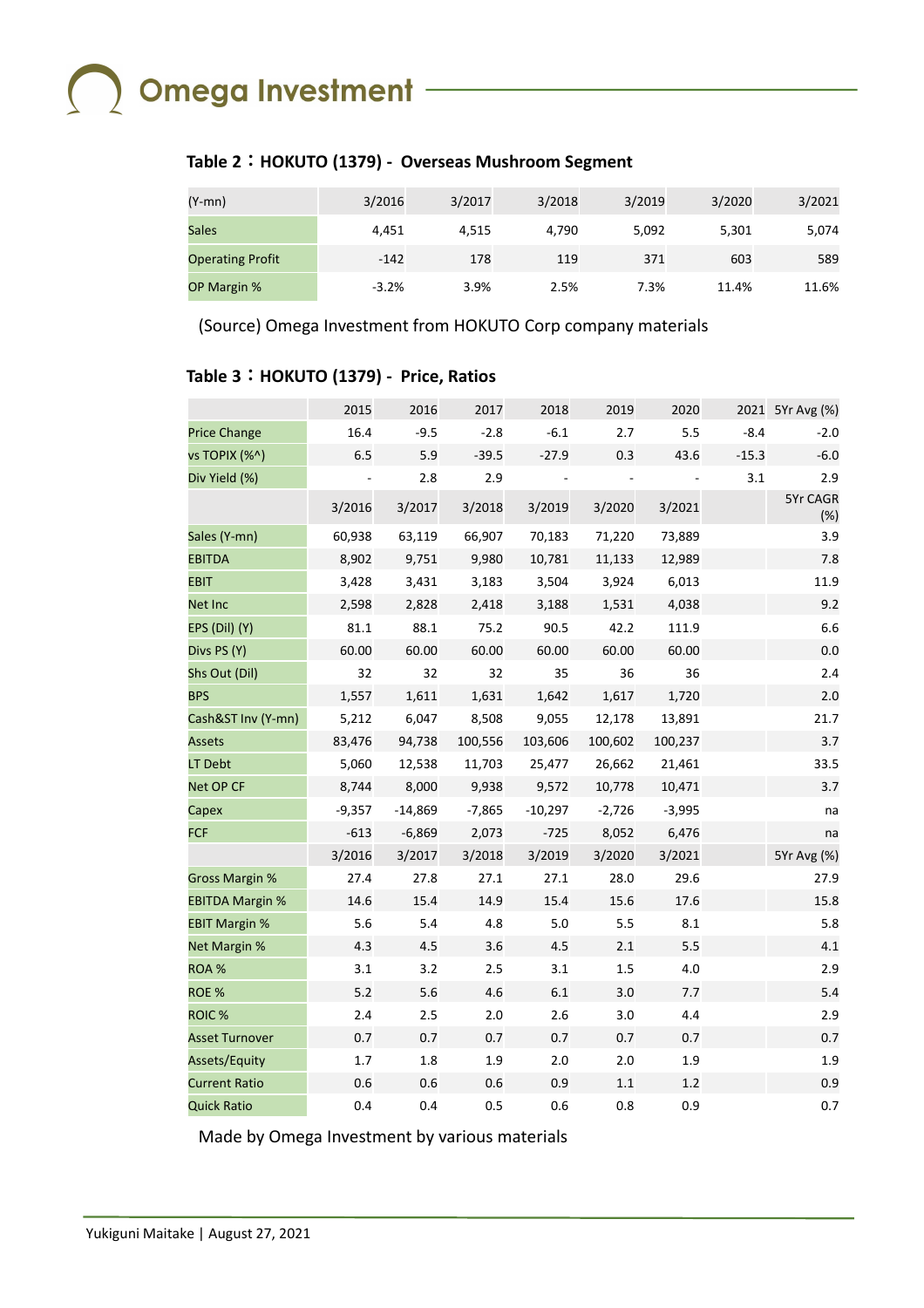### **Useful Stats of Shinmei Holdings (not listed)**

### **Table 4**:**Shinmei HD - Price, Ratios**

|                             | 3/2016  | 3/2017  | 3/2018  | 3/2019  | 3/2020  |
|-----------------------------|---------|---------|---------|---------|---------|
| Sales (Y-mn)                | 160,010 | 182,474 | 246,600 | 264,155 | 256,239 |
| <b>COGS</b>                 | 132,763 | 148,910 | 206,210 | 221,396 | 212,375 |
| <b>Gross Profit</b>         | 27,247  | 33,563  | 40,390  | 42,759  | 43,863  |
| <b>SGAE</b>                 | 22,864  | 28,543  | 37,308  | 40,051  | 42,343  |
| <b>OP</b>                   | 4,382   | 5,020   | 3,081   | 2,708   | 1,520   |
| Non-OP Inc                  | 352     | 409     | 1,549   | 4,831   | 3,146   |
| <b>Non-OP Exp</b>           | 403     | 401     | 1,028   | 662     | 1,231   |
| <b>RP</b>                   | 4,331   | 5,028   | 3,602   | 6,877   | 3,435   |
| <b>Extraordinary profit</b> | 2,915   | 116     | 619     | 780     | 9,809   |
| <b>Extraordinary loss</b>   | 186     | 339     | 1,127   | 1,754   | 1,318   |
| <b>Pretax Inc</b>           | 7,059   | 4,805   | 3,094   | 5,903   | 11,926  |
| Tax                         | 1,704   | 2,158   | 1,496   | 978     | 5,775   |
| <b>Net Inc</b>              | 5,355   | 2,647   | 1,597   | 4,924   | 6,151   |
| <b>Minority Inc</b>         | 3,891   | 264     | 231     | 1,094   | 12      |
| Net Inc                     | 4,974   | 2,382   | 1,366   | 3,828   | 6,138   |
|                             | 3/2016  | 3/2017  | 3/2018  | 3/2019  | 3/2020  |
| <b>Current Asset</b>        | 28,262  | 34,745  | 43,658  | 46,368  | 55,094  |
| <b>LT Asset</b>             | 39,876  | 48,787  | 101,133 | 107,050 | 104,236 |
| <b>Tangibles</b>            | 23,877  | 27,246  | 26,799  | 29,043  | 33,719  |
| Intangibles                 | 7,056   | 8,518   | 9,950   | 9,711   | 33,196  |
| Investment, Others          | 8,943   | 13,022  | 64,383  | 68,295  | 37,323  |
| <b>Total Asset</b>          | 68,138  | 83,532  | 144,791 | 153,418 | 159,333 |
| <b>Current Debt</b>         | 19,563  | 27,737  | 51,950  | 46,197  | 49,962  |
| LT Debt                     | 18,692  | 23,537  | 59,563  | 70,258  | 65,312  |
| <b>Total Debt</b>           | 38,255  | 51,275  | 111,513 | 116,455 | 115,275 |
| <b>Shareholder Fund</b>     | 25,511  | 27,062  | 27,227  | 29,832  | 33,225  |
| <b>Other Profit</b>         | 495     | 1,216   | 1,613   | 1,059   | 3,023   |
| Minority                    | 3,575   | 3,978   | 4,437   | 6,070   | 7,809   |
| <b>Total Capital</b>        | 29,833  | 32,257  | 33,277  | 36,962  | 44,058  |
|                             | 3/2016  | 3/2017  | 3/2018  | 3/2019  | 3/2021  |
| <b>Gross Margin %</b>       | 17.0    | 18.4    | 16.4    | 16.2    | 17.1    |
| <b>EBITDA Margin %</b>      |         |         |         |         |         |
| <b>EBIT Margin %</b>        | 2.7     | 2.8     | 1.2     | 1.0     | 0.6     |
| Net Margin %                | 3.3     | 1.5     | 0.6     | 1.9     | 2.4     |
| ROA %                       | 7.3     | 2.9     | 0.9     | 2.5     | 3.9     |
| ROE %                       | 16.7    | 7.4     | 4.1     | 10.4    | 13.9    |
| ROIC <sup>%</sup>           |         |         |         |         |         |
| <b>Asset Turnover</b>       | 0.4     | 0.5     | 0.6     | 0.6     | 0.6     |
| Assets/Equity               | 2.3     | 2.6     | 4.4     | 4.2     | 3.6     |
| <b>Current Ratio</b>        | 1.4     | 1.3     | 0.8     | 1.0     | 1.1     |
| <b>Quick Ratio</b>          |         |         |         |         |         |

\*Cur Asset / Cur Debt = Current Ratio

\*Liquid Assets / Current Liabilities = Quick Ratio Made by Omega Investment by various materials